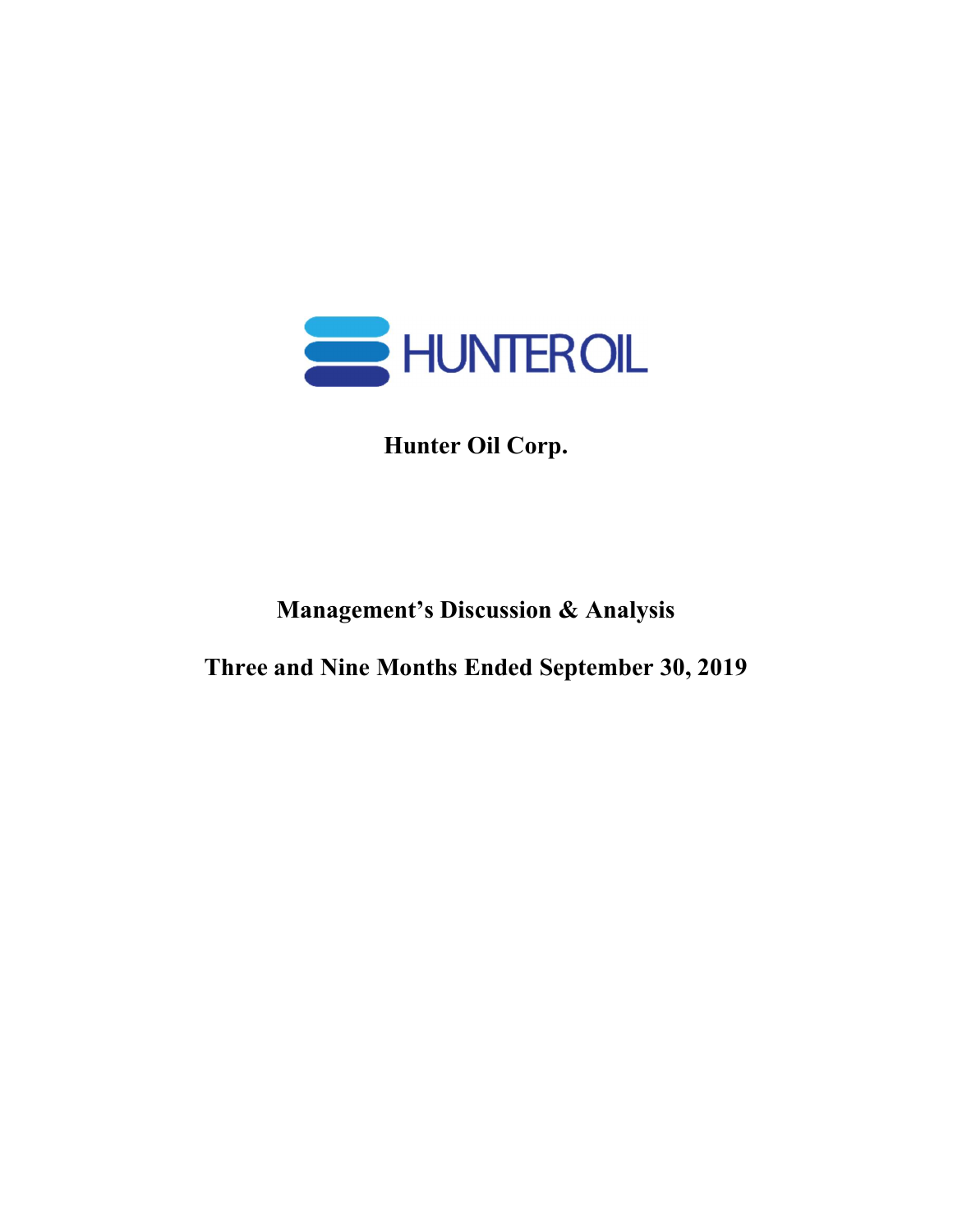## DATE AND BASIS OF INFORMATION

Hunter Oil Corp. (the "Company") is incorporated in British Columbia, Canada and is engaged in the business of acquiring and developing crude oil and natural gas properties.

The Company's head office is located at Suite 940, 1040 West Georgia Street, Vancouver, British Columbia, V6E 4H1, Canada. Common shares of the Company are listed on the TSX Venture Exchange ("TSX-V") under the symbol "HOC" and quoted on the Over the Counter marketplace ("OTCQB") under the symbol "HOILF." Additional information relating to the Company can be found on the SEDAR website at www.sedar.com.

Until August 31, 2018, the Company was engaged in the operation of crude oil and natural gas properties in the Permian Basin in eastern New Mexico, United States. On that date, the Company closed a Purchase and Sale and Share Purchase Agreement with Pacific Energy Development Corp. ("Purchaser") in which certain subsidiaries of the Company sold (the "Transaction") substantially all the Company's oil and gas operations and related assets (the "Assets") located in the Permian Basin, eastern New Mexico. The Purchaser also agreed to assume all retirement obligations associated with the Assets.

The Company is actively seeking to locate, evaluate and where advisable negotiate to acquire interests in oil and gas properties, or pursue other business opportunities in the oil and gas industry. There is no guarantee that the Company will be able to identify suitable oil and gas prospects, or that the Company will be able to negotiate acceptable terms for any prospects that it identifies. The TSX Venture Exchange ("TSX-V) may transfer the Company to the NEX, a separate board of the TSX-V, if the Company fails to meet ongoing minimum listing requirements.

#### Liquidity and Going Concern

While the unaudited interim condensed consolidated financial statements were prepared on the basis that the Company will continue to operate as a going concern, which assumes that the Company will be able to realize its assets and discharge its liabilities in the normal course of business for the twelve-month period following the date of the unaudited interim condensed consolidated financial statements. The Company has an accumulated deficit of \$120.0 million and a working capital of \$1.14 million as at September 30, 2019.

Although the Company has no current operations nor remaining assets, the board of directors is actively seeking a transaction(s) whereby it will continue as a going concern. Therefore, the financial statements were presented on a going concern basis of accounting.

The consolidated financial statements do not reflect the adjustments to the carrying values of assets and liabilities and the reported expenses and balance sheet classifications that would be necessary were the going concern assumption deemed to be inappropriate. These adjustments could be material.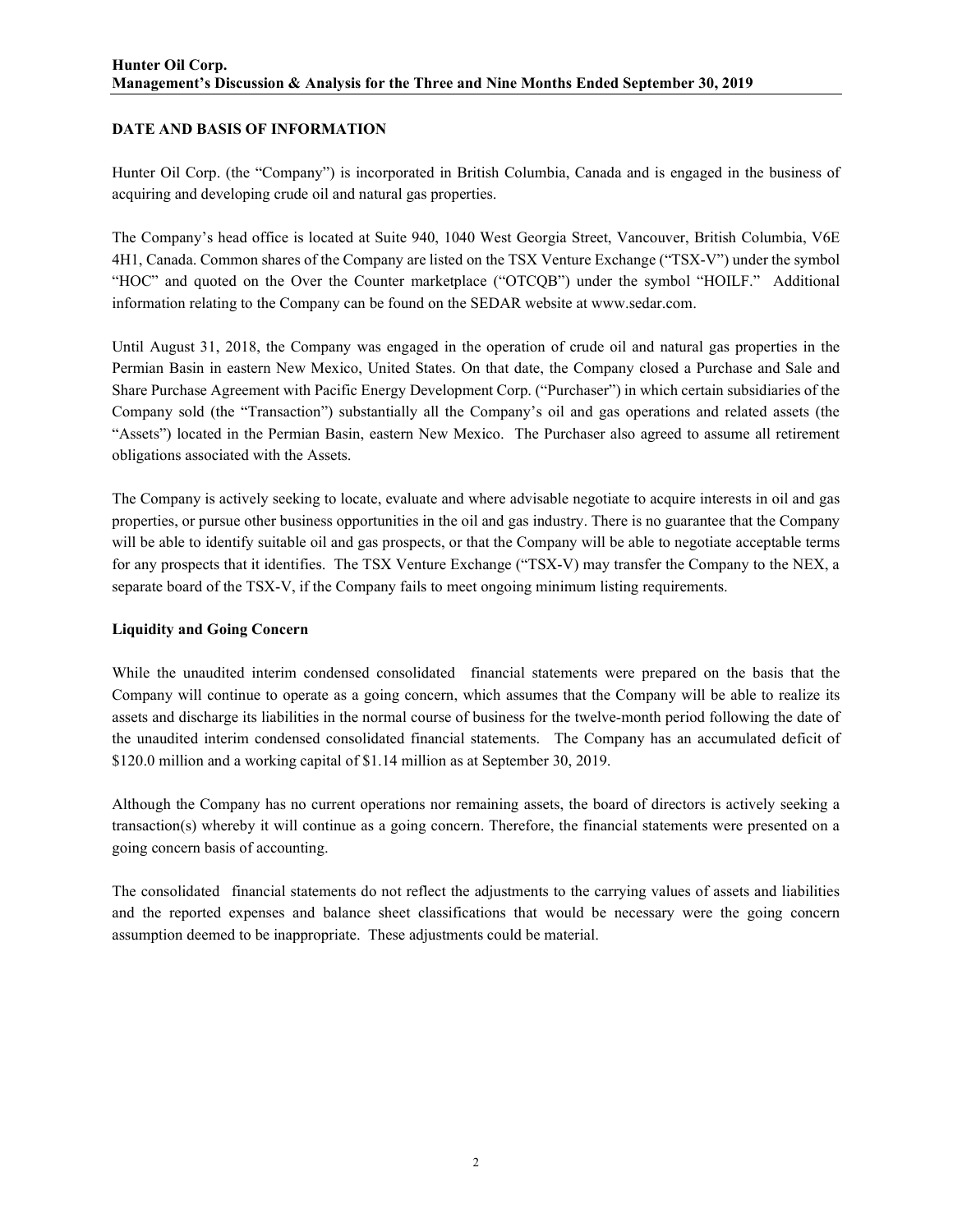## Basis of Presentation

The following Management's Discussion and Analysis ("MD&A") is dated November 25th, 2019, and should be read in conjunction with the Company's unaudited interim condensed consolidated financial statements and related notes for the three and nine months ended September 30, 2019, as well as the consolidated financial statements and related notes, and MD&A for the year ended December 31, 2018. The referenced unaudited interim condensed consolidated financial statements have been prepared by management and approved by the Company's Board of Directors. Unless otherwise noted, all financial information presented herein has been prepared in accordance with International Financial Reporting Standards ("IFRS") as issued by the International Accounting Standards Board ("IASB").

All financial information is in US dollars, unless otherwise indicated.

## Non-IFRS Financial Measures

Certain financial measures in this MD&A, namely netback, lifting costs and EBITDA, are not prescribed, do not have a standardized meaning defined by IFRS and, therefore, may not be comparable with the calculation of similar measures by other companies.

EBITDA is a non-IFRS measure that refers to income (loss) before interest, income taxes, depletion, depreciation, amortization, accretion and other non-cash items that impact the income statement such as stock-based compensation and gains or losses from asset sales, foreign currency translations and impairments.

Netbacks are non-IFRS measures used by the Company as key indicators of performance and are not intended to represent operating profit nor should they be viewed as an alternative to cash flow provided by operating activities, net earnings or other measures of financial performance calculated in accordance with IFRS. A netback is a per barrel or thousand cubic feet (mcf) computation determined by deducting royalties, production expenses, transportation and selling expenses from the oil or gas sales price to measure the average net cash received from the barrels or mcf sold. Lifting costs are non-IFRS measures that include all production costs necessary to produce oil or gas, excluding severance taxes.

Please refer to the Abbreviations and Definitions section at the end of this document which lists abbreviations and definitions commonly referred to in the energy business and which may be used in this MD&A.

#### BUSINESS OVERVIEW

#### Overview of Nine Months Ended September 30, 2019

Crude Oil Business Segment. The Company has one reportable business segment, development of crude oil and natural gas properties. Following the sale of substantially all the Company's oil and gas properties pursuant to the Transaction, the Company's operations consist primarily of activities and expenses related to evaluating future potential asset acquisitions.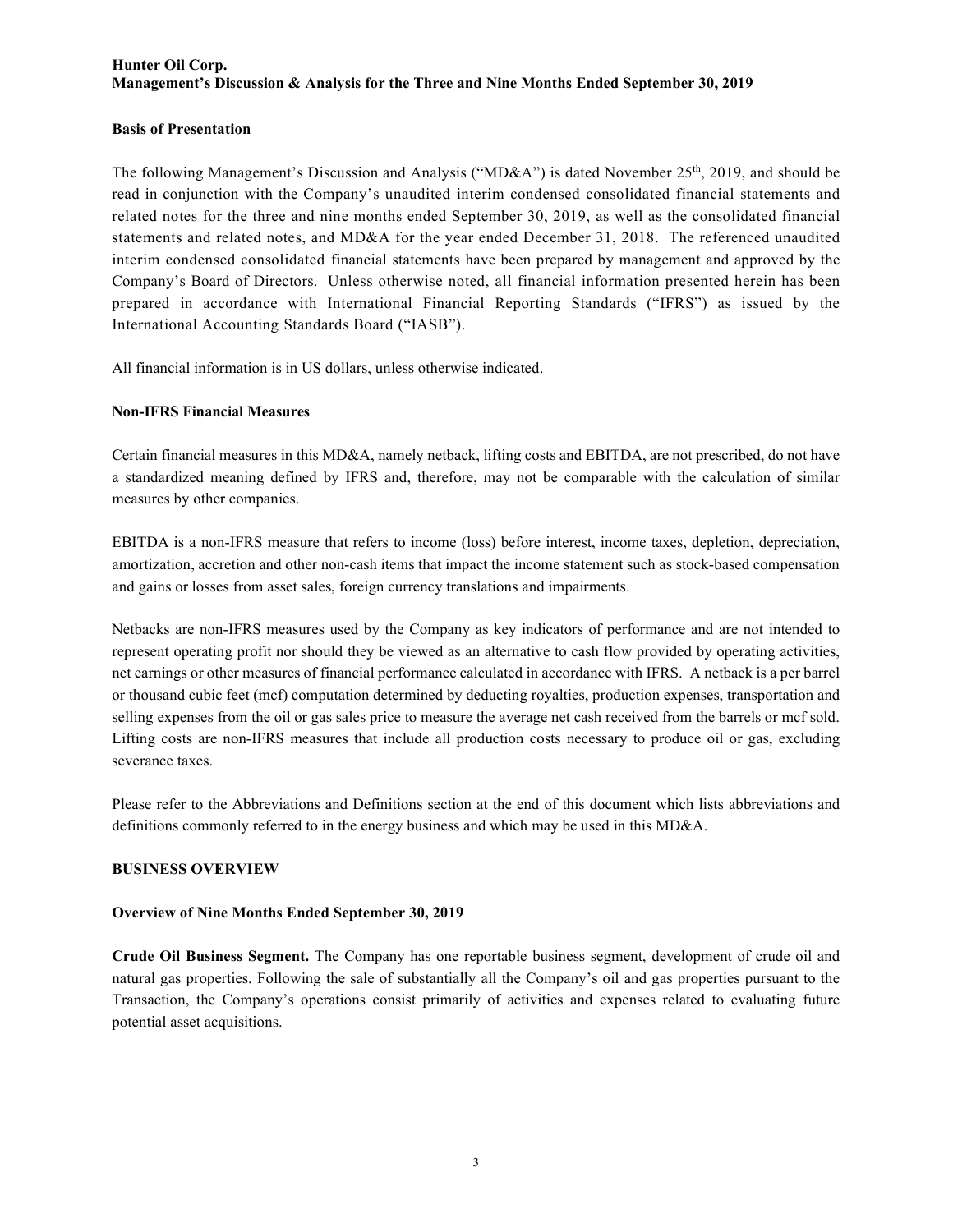Subsidiaries and Operations. The operations of the Company include Hunter Oil Corp. (the Parent Company) and its wholly owned subsidiaries. The following table lists the Company's principal operating subsidiaries, their jurisdiction of incorporation, and its percentage ownership of their voting securities as of the date of this report:

| Discussion & Analysis for the Three and Nine Months Ended September 30, 2019                                                 |                                |                |                                                                                 |                                                                                 |
|------------------------------------------------------------------------------------------------------------------------------|--------------------------------|----------------|---------------------------------------------------------------------------------|---------------------------------------------------------------------------------|
|                                                                                                                              |                                |                |                                                                                 |                                                                                 |
|                                                                                                                              |                                |                |                                                                                 |                                                                                 |
| Operations.                                                                                                                  |                                |                | The operations of the Company include Hunter Oil Corp. (the Parent Company) and |                                                                                 |
|                                                                                                                              |                                |                |                                                                                 |                                                                                 |
|                                                                                                                              |                                |                |                                                                                 |                                                                                 |
| d subsidiaries.                                                                                                              |                                |                |                                                                                 | The following table lists the Company's principal operating subsidiaries, their |
|                                                                                                                              |                                |                |                                                                                 |                                                                                 |
|                                                                                                                              |                                |                |                                                                                 |                                                                                 |
| orporation, and its percentage ownership of their voting securities as of the date of this report:<br><b>Subsidiary Name</b> | <b>Jurisdiction</b>            | Ownership 2019 | Ownership 2018 (1)                                                              |                                                                                 |
|                                                                                                                              |                                |                |                                                                                 |                                                                                 |
| Hunter Oil Management Corp.                                                                                                  | Florida, USA                   | 100%           | 100%                                                                            |                                                                                 |
| Hunter Ventures Corp.                                                                                                        | Delaware, USA                  | 100%           | 100%                                                                            |                                                                                 |
| Hunter Oil Resources Corp.                                                                                                   | Delaware, USA                  | 100%           | 100%                                                                            |                                                                                 |
| Hunter Oil Production Corp.                                                                                                  | Florida, USA                   | 100%           | 100%                                                                            |                                                                                 |
| Ridgeway Arizona Oil Corp. (1)                                                                                               | Arizona, USA                   | $0\%$          | 100%                                                                            |                                                                                 |
| EOR Operating Company (1)                                                                                                    | Texas, USA                     | $0\%$          | 100%                                                                            |                                                                                 |
| Milnesand Minerals Inc. (2)                                                                                                  | Delaware, USA                  | 100%           | 100%                                                                            |                                                                                 |
| Chaveroo Minerals Inc. (2)<br>Hunter Ranch Corp.                                                                             | Delaware, USA<br>Delaware, USA | 100%<br>100%   | 100%<br>100%                                                                    |                                                                                 |

## OVERALL PERFORMANCE

#### Consolidated Statements of Operations and Comprehensive Loss:

|                                                                                                                                                                                                                                                           |                                                                                                                                                                                                                                                     | Arizona, USA  |                                                | $0\%$         |                                                                     | 100%     |                                                     |          |                                                                       |  |
|-----------------------------------------------------------------------------------------------------------------------------------------------------------------------------------------------------------------------------------------------------------|-----------------------------------------------------------------------------------------------------------------------------------------------------------------------------------------------------------------------------------------------------|---------------|------------------------------------------------|---------------|---------------------------------------------------------------------|----------|-----------------------------------------------------|----------|-----------------------------------------------------------------------|--|
|                                                                                                                                                                                                                                                           | EOR Operating Company (1)                                                                                                                                                                                                                           | Texas, USA    |                                                | $0\%$         |                                                                     | 100%     |                                                     |          |                                                                       |  |
|                                                                                                                                                                                                                                                           | Milnesand Minerals Inc. (2)                                                                                                                                                                                                                         | Delaware, USA |                                                | 100%          |                                                                     | 100%     |                                                     |          |                                                                       |  |
|                                                                                                                                                                                                                                                           | Chaveroo Minerals Inc. (2)                                                                                                                                                                                                                          | Delaware, USA |                                                | 100%          |                                                                     | $100\%$  |                                                     |          |                                                                       |  |
| Hunter Ranch Corp.                                                                                                                                                                                                                                        |                                                                                                                                                                                                                                                     | Delaware, USA |                                                | 100%          |                                                                     | 100%     |                                                     |          |                                                                       |  |
| (1)<br>(2)<br><b>OVERALL PERFORMANCE</b>                                                                                                                                                                                                                  | Results of discontinued operations included to August 31, 2018. Subsidiaries sold as disposal of discontinued operations.<br>Results of discontinued operations. Assets and liabilities of each subsidiary sold as part of discontinued operations. |               |                                                |               |                                                                     |          |                                                     |          |                                                                       |  |
| <b>Consolidated Statements of Operations and Comprehensive Loss:</b>                                                                                                                                                                                      |                                                                                                                                                                                                                                                     |               | <b>Three Months Ended</b>                      |               |                                                                     |          | <b>Nine Months Ended</b>                            |          |                                                                       |  |
| (In thousands of US dollars)                                                                                                                                                                                                                              |                                                                                                                                                                                                                                                     |               |                                                | September 30, |                                                                     |          | September 30,                                       |          |                                                                       |  |
|                                                                                                                                                                                                                                                           |                                                                                                                                                                                                                                                     |               | 2019                                           |               | 2018                                                                |          | 2019                                                |          | 2018                                                                  |  |
| Expenses<br>General and administrative<br>Management fees and consulting<br>Other, net<br>Stock-based compensation<br>Foreign currency translation (gain) loss<br>Total expenses<br>Net loss from continuing operations<br><b>Discontinued Operations</b> |                                                                                                                                                                                                                                                     | S<br>\$       | 30<br>88<br>14<br>132<br>(132)<br>(7)<br>(139) | S<br>\$       | 11<br>78<br>49<br>15<br>(18)<br>135<br>(135)<br>(2, 531)<br>(2,666) | \$<br>\$ | 182<br>288<br>(26)<br>444<br>(444)<br>(28)<br>(472) | \$<br>\$ | 325<br>234<br>49<br>46<br>(20)<br>634<br>(634)<br>(4, 493)<br>(5,127) |  |
| Net loss comprehensive loss for the period                                                                                                                                                                                                                |                                                                                                                                                                                                                                                     |               |                                                | \$            | (0.01)                                                              | \$       | (0.03)                                              | \$       | (0.05)                                                                |  |

As previously noted, on August 31, 2018, certain subsidiaries of the Company sold substantially all the Company's oil and gas operations and related assets, for aggregate total proceeds of \$21.5 million. The Purchaser also agreed to assume all retirement obligations associated with the Assets. As a result of the sale, the results from operations of the Assets have been presented as discontinued operations. A summary of the results of operations up to the close of the Transaction are presented below. All other discussions and references herein to operations and expenses of the Company solely relate to the continuing operations of the Company. Accordingly, all comparative figures have been reclassified to reflect the continuing operations.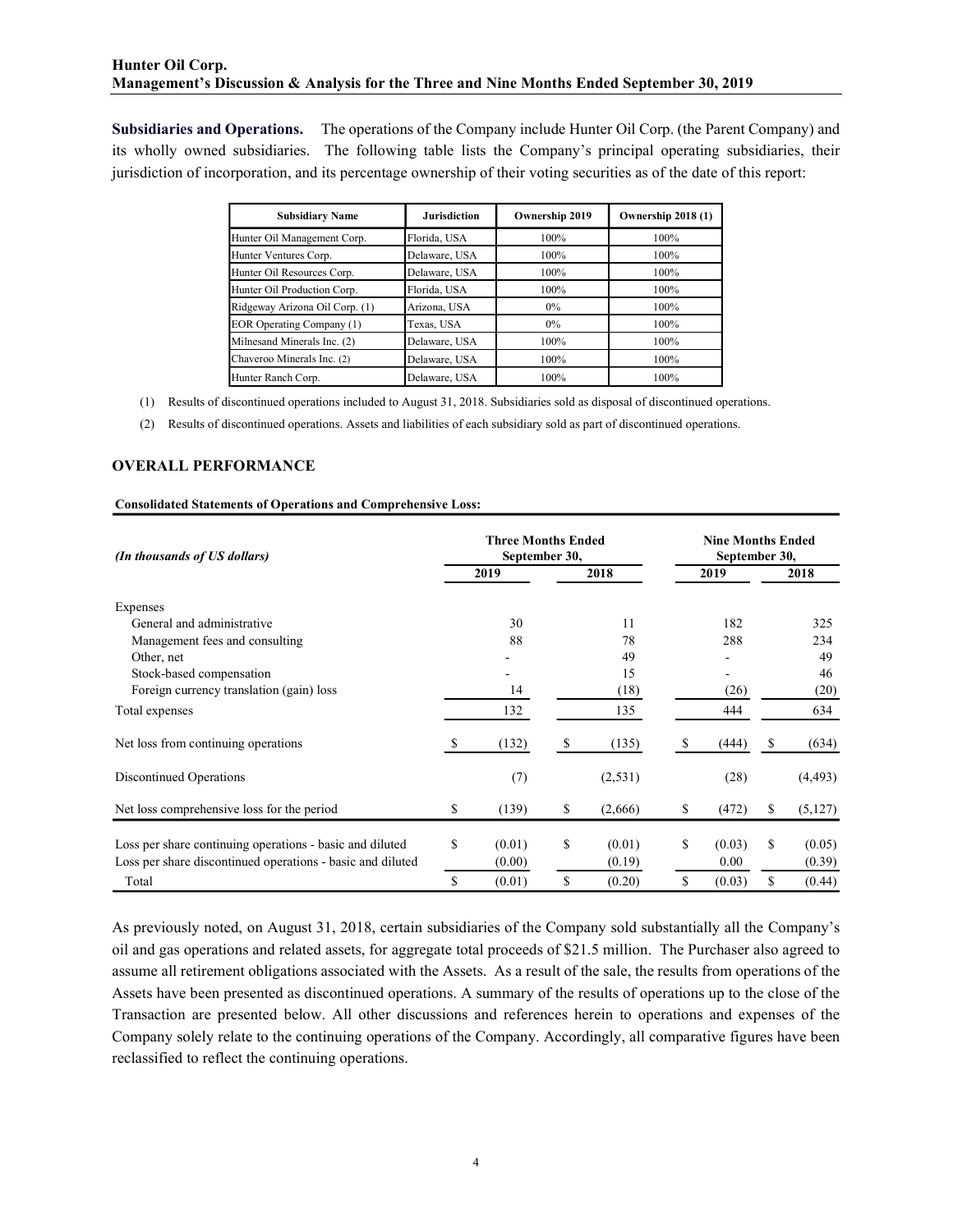## DISCUSSION OF OPERATIONS

#### Discontinued Operations

A summary of the results of discontinued operations included in the nine months ended September 30, 2019 and 2018 is presented below.

The results of discontinued operations are as follows:

|                       |                                              | Nine Months Ended<br>September 30, |    |          |  |  |  |  |
|-----------------------|----------------------------------------------|------------------------------------|----|----------|--|--|--|--|
|                       |                                              | 2019                               |    |          |  |  |  |  |
| <b>Revenues</b>       |                                              |                                    |    |          |  |  |  |  |
|                       | Oil and gas sales                            | \$                                 | \$ | 1,348    |  |  |  |  |
|                       | Less: Royalties                              |                                    |    | (302)    |  |  |  |  |
|                       | Revenues, net of royalties                   |                                    |    | 1,046    |  |  |  |  |
| <b>Expenses</b>       |                                              |                                    |    |          |  |  |  |  |
|                       | Operating and production costs               |                                    |    | 639      |  |  |  |  |
|                       | Workover expenses                            |                                    |    | 225      |  |  |  |  |
|                       | General and administrative                   | 28                                 |    | 2,453    |  |  |  |  |
|                       | Depreciation and depletion                   |                                    |    | 404      |  |  |  |  |
|                       | Accretion                                    |                                    |    | 277      |  |  |  |  |
|                       | Other, net                                   |                                    |    | 58       |  |  |  |  |
|                       | Stock-based compensation                     |                                    |    | 472      |  |  |  |  |
|                       | Impairment loss                              |                                    |    | 1,011    |  |  |  |  |
| <b>Total expenses</b> |                                              | 28                                 |    | 5,539    |  |  |  |  |
|                       | <b>Net loss from Discontinued Operations</b> | (28)                               |    | (4, 493) |  |  |  |  |

## General & Administrative

General and administrative were as follows:

| Stock-based compensation<br>Impairment loss  |    |                                 |     | 4/2<br>1,011 |
|----------------------------------------------|----|---------------------------------|-----|--------------|
| <b>Total expenses</b>                        |    | 28                              |     | 5,539        |
| <b>Net loss from Discontinued Operations</b> | S. | (28)                            | \$. | (4, 493)     |
| <b>Administrative</b>                        |    |                                 |     |              |
| d administrative were as follows:            |    |                                 |     |              |
|                                              |    | Nine Months Ended September 30, |     |              |
|                                              |    | 2019                            |     | 2018         |
| Accounting and tax                           | \$ | 39                              | \$  | 78           |
| Insuance                                     |    | 9                               |     | 37           |
| Legal                                        |    | 61                              |     | 77           |
| Office & General                             |    | 39                              |     | 15           |
| Public company                               |    | 25                              |     | 58           |
| Telephone and Utilities                      |    |                                 |     |              |
| Travel and accomodation                      |    | 9                               |     | 59           |
| Total General and Administrative Expenses    | \$ | 182                             | \$  | 325          |

General and administrative expenses declined by \$0.14 million, primarily due to reduced legal and accounting expenses and travel expenses as compared to the nine months ended September 30, 2018.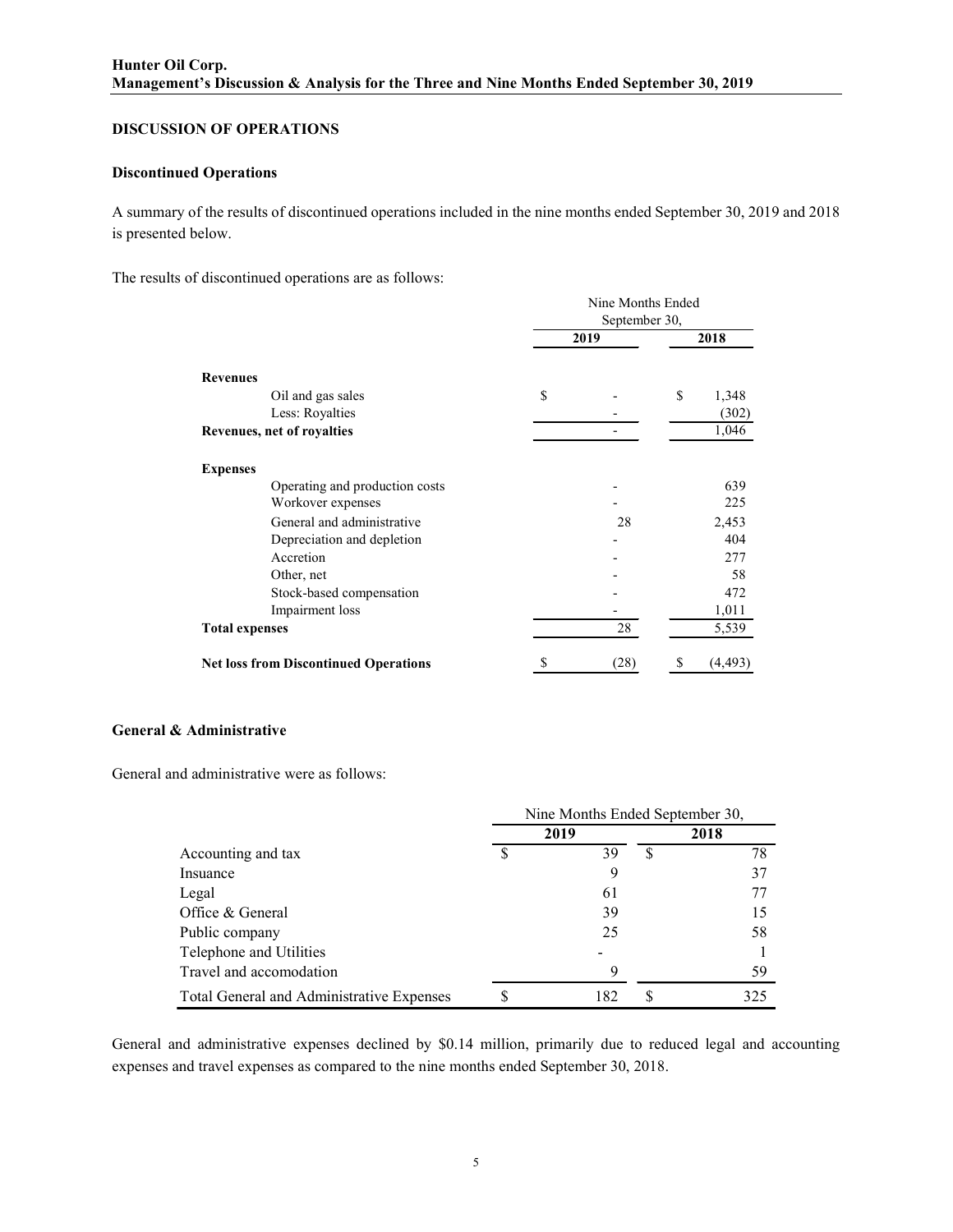#### Stock-Based Compensation

Stock-based compensation expense is a non-cash expense that is based on the fair values of stock options granted and amortized over the vesting periods of the options. During the three and nine months ended September 30, 2019, the Company did not recognize any stock-based compensation expense. During the three and nine months ended September 30, 2018, the Company recognized \$0.02 and \$.05 million of stock-based compensation expense respectively.

## Foreign Exchange Gain (Loss)

The Company's functional currency and presentational currency, as determined under International Accounting Standard ("IAS") 21, The Effects of Changes in Foreign Exchange Rates, is the United States dollar. All of the Company's operating expenses and capital expenditures are paid in the United States dollar except for the revenue and expenses of the Canadian parent company and all historical equity issuances of the Canadian parent which are denominated in Canadian dollars. There will continue to be an impact from currency translation and exchange gains and losses, but management believes this translation will have a small impact on financial results. The average Canadian/US dollar exchange rate was \$0.75 and \$0.77 for the nine months ended September 30, 2019 and 2018.

## Earnings before Interest, Taxes, Depreciation, Depletion and Amortization (EBITDA) Reconciliation

| (In thousands of US Dollars)             | <b>Three Months Ended</b><br>September 30, |         | <b>Nine Months Ended</b><br>September 30, |         |
|------------------------------------------|--------------------------------------------|---------|-------------------------------------------|---------|
|                                          | 2019                                       | 2018    | 2019                                      | 2018    |
| Net comprehensive loss                   | (139)                                      | (2,666) | (472)                                     | (5,127) |
| Adjustments:                             |                                            |         |                                           |         |
| Loss from discontinued operations        |                                            | 2,531   | 28                                        | 4,493   |
| Stock-based compensation                 |                                            |         |                                           | 46      |
| Foreign currency translation (gain) loss |                                            | (18)    | -                                         | (20)    |
| <b>EBITDA</b>                            | (132)                                      | (138)   | (444)                                     | (608)   |

#### LIQUIDITY AND CAPITAL RESOURCES

The Company had unrestricted cash balances of \$1.2 million and \$1.7 million, as of September 30, 2019 and December 31, 2018 respectively. The Company has \$1.14 million of working capital available as of September 30, 2019.

The Company has sufficient cash to fund its current operations; however, the Company anticipates that additional property acquisitions or business development will require additional funding. The Company will consider all available sources of financing to develop such projects, including equity, bank and mezzanine debt, asset sales and joint venture arrangements.

While the unaudited interim condensed consolidated financial statements were prepared on the basis that the Company will continue to operate as a going concern, which assumes that the Company will be able to realize its assets and discharge its liabilities in the normal course of business for the twelve-month period following the date of these consolidated financial statements, certain conditions and events cast significant doubt on the validity of this assumption. For the nine months ended September 30, 2019, the Company had negative cash flows from continuing operations of approximately \$0.45 million and, at September 30, 2019 an accumulated deficit of approximately \$120.0 million. The Company also expects to incur further losses during the future development of its business. The Company's ability to continue as a going concern is dependent upon its ability identify a suitable target business or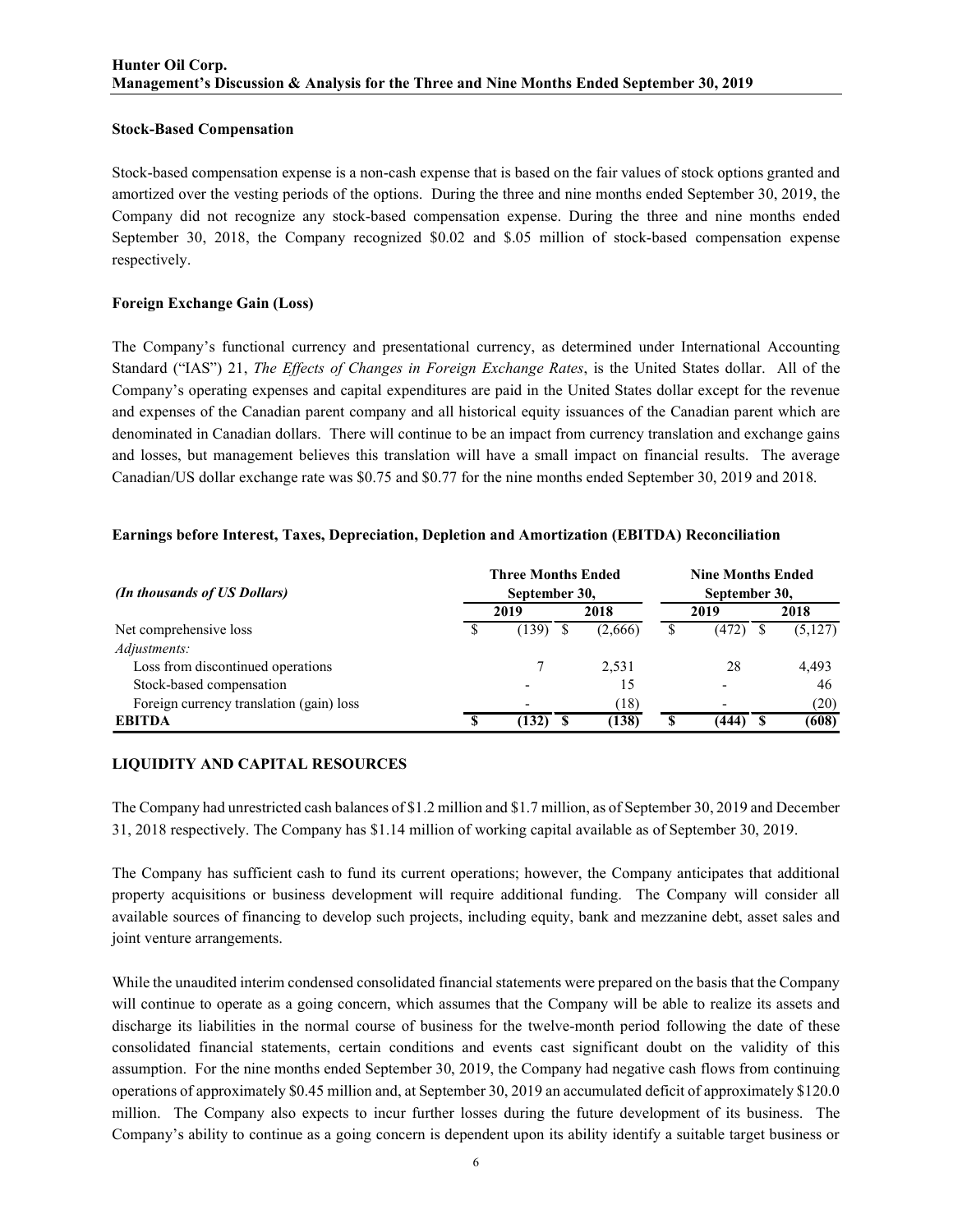assets to generate profitable operations and to obtain additional funding from loans or equity financings or through other arrangements. Although the Company has been successful in obtaining financing, there is no assurance that it will be able to obtain adequate financing in the future or that such financing will be on terms acceptable to the Company.

#### QUARTERLY RESULTS OF OPERATIONS AND SELECT FINANCIAL DATA

#### Summary of Quarterly Information:

#### Quarterly Revenue, Loss and Earnings Per Share:

| (In thousands except per share amounts)    |                    |                          |                          |                                              |                      |                                  |        |  |                   |
|--------------------------------------------|--------------------|--------------------------|--------------------------|----------------------------------------------|----------------------|----------------------------------|--------|--|-------------------|
|                                            | 2017               |                          | 2018                     |                                              |                      | 2019                             |        |  |                   |
|                                            | Fourth             |                          | First $(1)$ Second $(1)$ | Third $(1)$                                  | Fourth               | First                            | Second |  | Third             |
| Revenues                                   |                    | $\overline{\phantom{a}}$ |                          | $\overline{\phantom{0}}$                     |                      |                                  |        |  |                   |
| Revenues (from discontinued operations) \$ | 353                | 457                      | 509                      | 383                                          |                      |                                  |        |  |                   |
| Net comprehensive loss                     | (973)              |                          |                          | $(708)$ \$ $(1,753)$ \$ $(2,666)$ \$ $(589)$ |                      | \$ (267) \$                      |        |  | $(66)$ \$ $(139)$ |
| Per share - basic                          | $\frac{(0.12)}{2}$ |                          | $(0.08)$ \$ $(0.13)$ \$  |                                              | $(0.20)$ \$ $(0.04)$ | $(0.02)$ \$ $(0.01)$ \$ $(0.01)$ |        |  |                   |
| Per share - diluted                        | (0.12)             | (0.08)                   | $(0.13)$ \$              |                                              | $(0.20)$ \$ $(0.04)$ | $(0.02)$ $(0.01)$ $(0.01)$       |        |  |                   |

(1) Revenues from discontinued operations for 2018 quarterly periods have been reclassified to reflect the presentation in the Company's annual audited consolidated financial statements.

## DISCLOSURE OF CONTROLS, PROCEDURES AND INTERNAL CONTROLS OVER FINANCIAL REPORTING

As a TSX Venture Exchange issuer, the Company's officers are not required to certify the design and evaluation of operating effectiveness of the Company's disclosure controls and procedures ("DC&P") or its internal controls over financial reporting ("ICFR"). The Company maintains DC&P designed controls to ensure that information required to be disclosed in reports filed or submitted is accumulated and communicated to management, including the Chief Executive Officer and the Chief Financial Officer, as appropriate, to allow timely decisions regarding required disclosure. In addition, the Chief Executive Officer and the Chief Financial Officer have designed controls over financial reporting to provide reasonable assurance regarding the reliability of financial reporting and the preparation of consolidated financial statements for external purposes in accordance with generally accepted accounting principles. Due to its size, the small number of employees, the scope of its current operations and its limited liquidity and capital resources, there are inherent limitations on the Company's ability to design and implement on a costeffective basis the DC&P and ICFR procedures, the effect of which may result in additional risks related to the quality, reliability, transparency and timeliness of its interim filings and other reports. There have been no changes in ICFR during the nine months ended September 30, 2019.

#### OFF-BALANCE SHEET ARRANGEMENTS

The Company does not have any special purpose entities nor is it party to any arrangements that would be excluded from the consolidated balance sheet.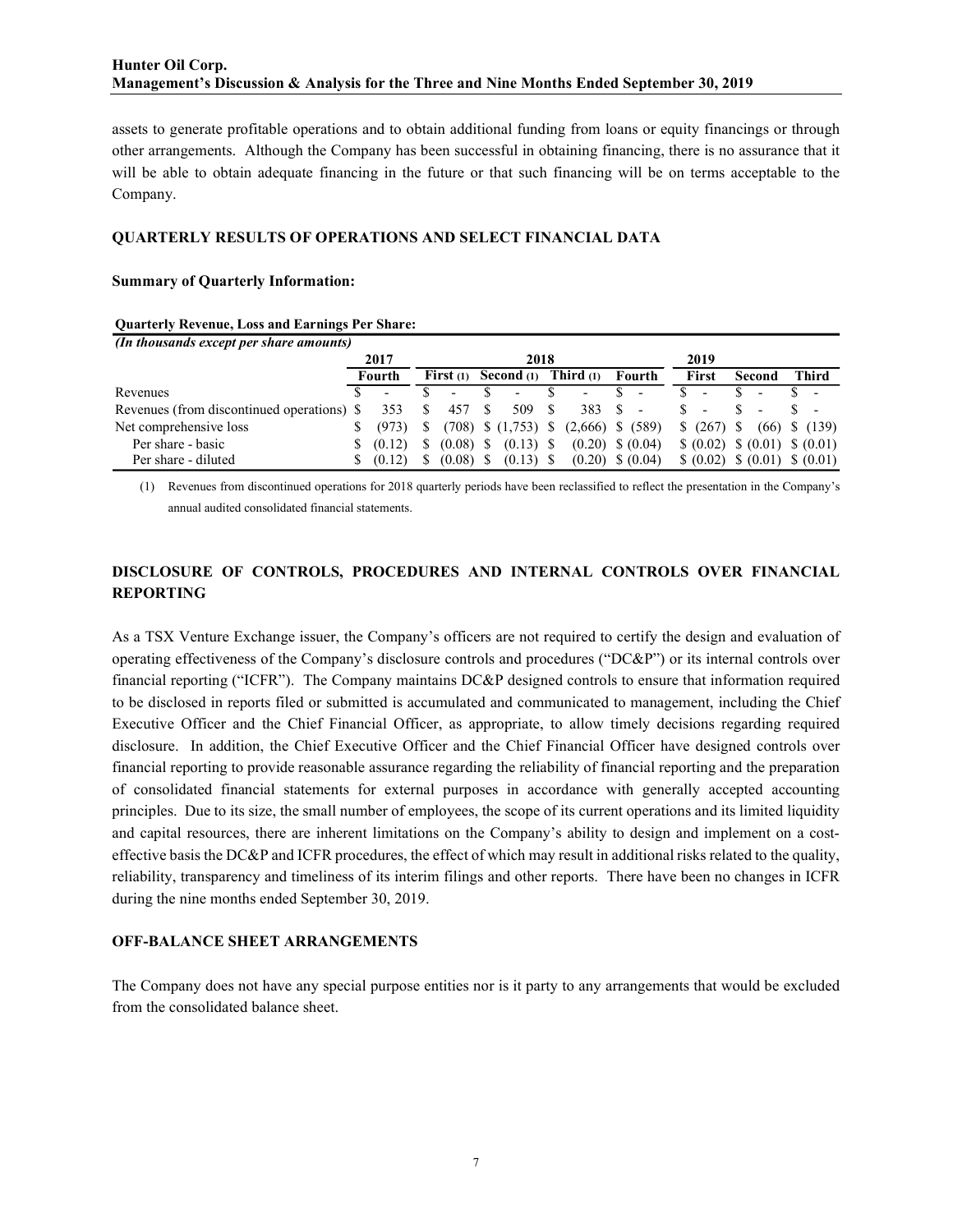## RELATED PARTY TRANSACTIONS

During the nine months ended September 30, 2019, the Company incurred expenses from transactions with two related parties identified below.

The Company is party to a management services agreement with Century Capital Management Ltd., a company controlled by the Company's Executive Chairman. Pursuant to this management services agreement, the Company incurred approximately \$0.18 million and \$0.18 million in management fees, office rent and office expenses during the nine months ended September 30, 2019 and 2018, respectively. The Company currently operates under a monthly agreement for \$0.02 million per month.

The Company incurred management consulting fees paid to a company controlled by the CFO of approximately \$0.05 million during the nine months ended September 30, 2019 (2018 - \$Nil).

## CRITICAL ACCOUNTING ESTIMATES

Estimates and underlying assumptions are reviewed on an ongoing basis and involve significant estimation uncertainty which have a significant risk of causing adjustments to the carrying amounts of assets and liabilities. Revisions to accounting estimates are recognized in the period in which the estimates are reviewed and for any future periods affected. Significant judgments, estimates and assumptions made by management in the consolidated financial statements are outlined below:

Financial instruments: The estimated fair values of financial assets and liabilities, by their very nature, are subject to measurement uncertainty due to their exposure to credit, liquidity and market risks. The fair value of these derivatives is determined using valuation models which require assumptions concerning the amount and timing of future cash flows and discount rates. Management's assumptions rely on external observable market data, including quoted commodity prices and volatility. The resulting fair value estimates may not be indicative of the amounts realized or settled in current market transactions and, as such, are subject to measurement uncertainty.

Oil and natural gas reserves: Certain depletion, depreciation, impairment and asset retirement obligation charges are measured based on the Company's estimate of proved and probable oil and gas reserves and resources. The estimation of proved and probable reserves and resources is an inherently complex process and involves the exercise of professional judgement.

Oil and natural gas reserve estimates are based on a range of geological, technical and economic factors, including projected future rates of production, estimated commodity prices, engineering data, and the timing and amount of future expenditures, all of which are subject to uncertainty. Assumptions reflect market and regulatory conditions existing at the reporting date, which could differ significantly from other points in time throughout the year, or future periods. Changes in market and regulatory conditions and assumptions can materially impact the estimation of net reserves and resources.

Impairment of assets: The Company evaluates its assets for possible impairment at the CGU level. The determination of CGUs requires judgement in defining the smallest grouping of integrated assets that generate identifiable cash inflows that are largely independent of the cash inflows of other assets or groups of assets. The allocation of assets into CGUs has been determined based on similar geological structure, shared infrastructure, geographical proximity, commodity type, the existence of active markets, similar exposure to market risks, and the way in which management monitors the operations.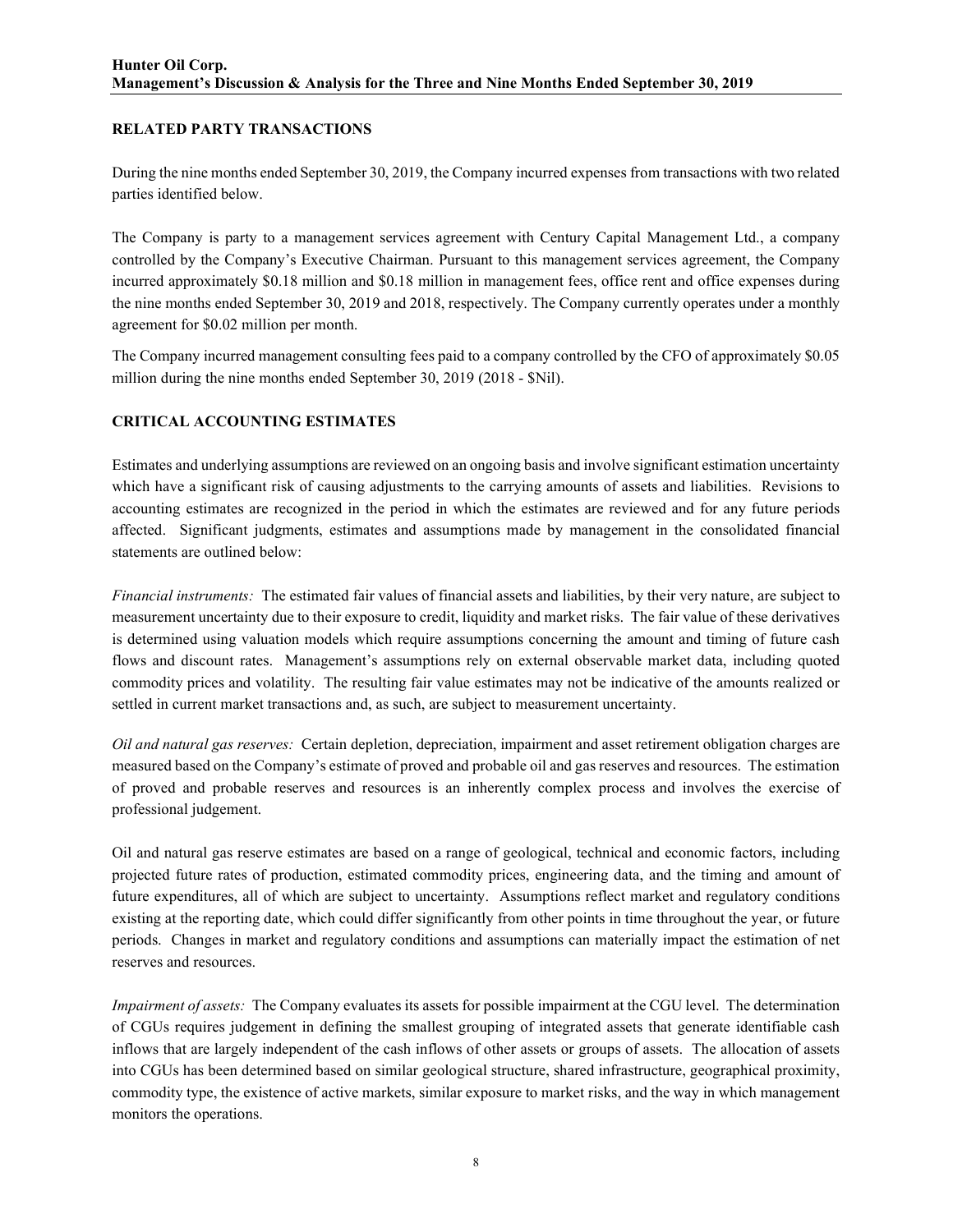## Hunter Oil Corp. Management's Discussion & Analysis for the Three and Nine Months Ended September 30, 2019

The recoverable amounts of CGUs and individual assets have been determined based on the higher of fair value less costs of disposal model and value in-use model. The key assumptions the Company uses in estimating future cash flows for recoverable amounts are: anticipated future commodity prices, expected production volumes, future operating and development costs, estimates of inflation on costs and expenditures, expected income taxes and discount rates. In addition, the Company considers the current environmental, social and governance issues affecting its property interests and operations, including the current legislative and regulatory activity affecting the permitting and approval of its projects and operations. Changes to these assumptions will affect the estimated recoverable amounts attributed to a CGU or individual assets and may then require a material adjustment to their related carrying value.

The decision to transfer exploration and evaluation assets to property and equipment is based on management's determination of a property's technical feasibility and commercial viability based on proved and probable reserves as well as related future cash flows.

Judgements are required to assess when impairment indicators exist, and impairment testing is required. In determining the recoverable amount of assets, in the absence of quoted market prices, impairment tests are based on estimates of reserves, production rates, future oil and natural gas prices, future costs, discount rates, market value of land and other relevant assumptions.

The application of the Company's accounting policy for exploration and evaluation assets requires management to make certain judgements as to future events and circumstances as to whether economic quantities of reserves will be found to assess if technical feasibility and commercial viability has been achieved.

Judgements are made by management to determine the likelihood of whether deferred income tax assets at the end of the reporting period will be realized from future taxable earnings.

Asset retirement obligations: The Company estimates and recognizes liabilities for future asset retirement obligations and restoration of exploration and evaluation assets, and for oil and gas development and producing assets. These provisions are based on estimated costs, which take into account the anticipated method and extent of restoration, technological advances and the possible future use of the asset. Actual costs are uncertain, and estimates can vary as a result of changes to relevant laws and regulations, the emergence of new restoration techniques, operating experience and prices. The expected timing of future retirement and restoration may change due to these factors, as well as affect the estimates of reserve life. Changes to assumptions related to future expected costs, discount rates and timing may have a material impact on the amounts presented. The Company has chosen to use a risk-free rate for discounting asset retirement obligations.

#### NEW ACCOUNTING STANDARDS

#### IFRS 16: Leases

This is the first period for which the Company has applied IFRS 16. The Company has adopted IFRS 16 on a modified retrospective approach. This new standard replaces IAS 17 Leases and the related interpretative guidance. IFRS 16 applies a control model to the identification of leases, distinguishing between a lease and a service contract on the basis of whether the customer controls the asset being leased. For those assets determined to meet the definition of a lease, IFRS 16 introduces significant changes to the accounting by lessees, introducing a single, on-balance sheet accounting model that is similar to current finance lease accounting, with limited exceptions for short-term leases or leases of low value assets. Lessor accounting is not substantially changed.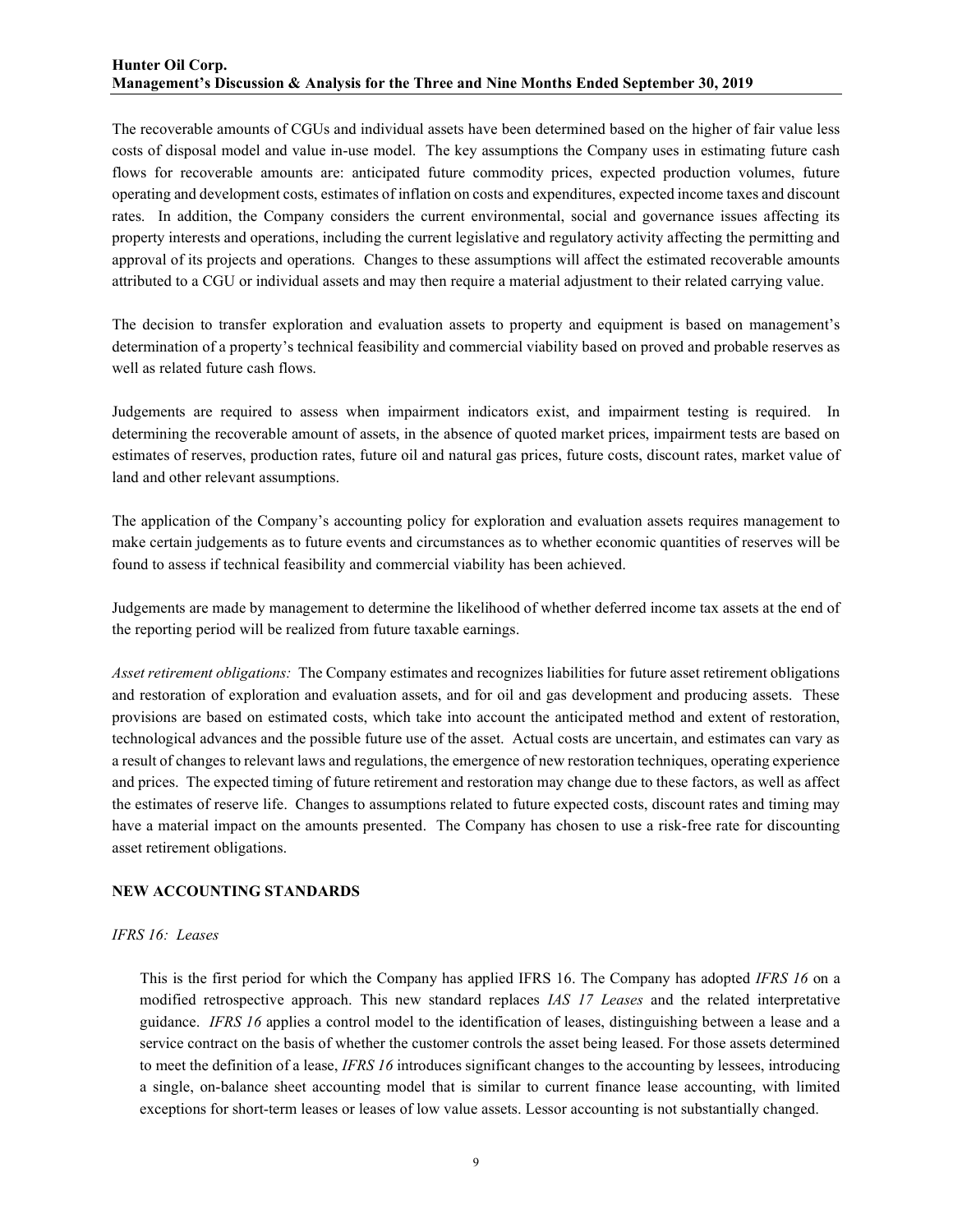As a result of the sale of the Company's discontinued operations in 2018, the Company has no outstanding lease arrangements other than month to month office leases. As a result, there have been no adjustments to these interim condensed consolidated financial statements as a result of the transition to IFRS 16 as of January 1, 2019. Comparative figures for 2018 have not been restated as a result of applying the modified retrospective approach.

## FUTURE ACCOUNTING PRONOUNCEMENTS

There are no other IFRS or IFRIC interpretations that are not yet effective that would be expected to have a material impact on the Company.

## POTENTIAL RISKS AND UNCERTAINTIES

The resource industry is highly competitive and, in addition, exposes the Company to a number of risks. Resource exploration and development involves a high degree of risk, which even a combination of experience, knowledge and careful evaluation may not be able to overcome. It is also highly capital intensive and the ability to complete a development project may be dependent on the Company's ability to raise additional capital. In certain cases, this may be achieved only through joint ventures or other relationships, which would reduce the Company's ownership interest in the project. There is no assurance that development operations will prove successful.

#### Risks Associated with Financial Assets and Liabilities

The Company is exposed to financial risks arising from its financial assets and liabilities. Financial risks include market risks (such as commodity prices, foreign exchange and interest rates), credit risk and liquidity risk. The future cash flows of financial assets or liabilities may fluctuate due to movements in market prices and the exposure to credit and liquidity risks. Disclosures relating to exposure risk are provided in detail below

## Credit Risk

Credit risk is the risk of an unexpected loss if a customer or counterparty to a financial instrument fails to meet its contractual obligations. The Company's financial instruments exposed to concentrations of credit risk are primarily cash and cash equivalents, including restricted cash and accounts receivable.

#### Liquidity Risk

Although the Company has no current operations nor operating remaining assets, other than cash, the Board of Directors is actively seeking a transaction(s) whereby it will continue as a going concern. The proposed business of the Company involves a high degree of risk and there is no assurance that the Company will identify an appropriate business for acquisition or investment, and even if so identified, it may not be able to finance such an acquisition or investment within the requisite period. Additional funds will be required to enable the Company to pursue such an initiative and the Company may be unable to obtain such financing on terms which are satisfactory to it. Furthermore, there is no assurance that the business will be profitable. These factors indicate the existence of a material uncertainty that may cast doubt about the Company's ability to continue as a going concern. The consolidated financial statements do not reflect the adjustments to the carrying values of assets and liabilities and the reported expenses and balance sheet classifications that would be necessary were the going concern assumption deemed to be inappropriate. These adjustments could be material.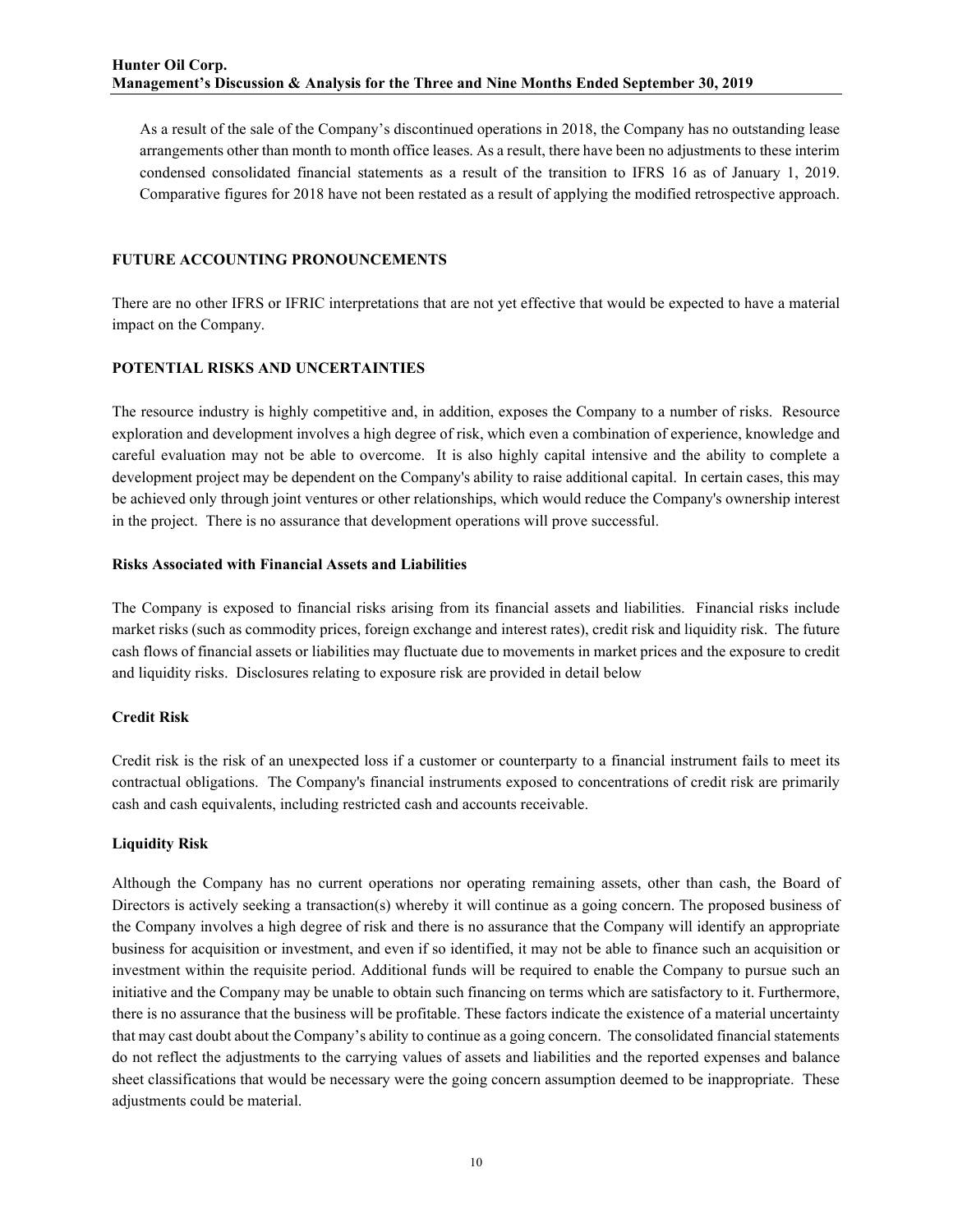## Foreign Exchange Risk

Substantially all of the Company's assets and expenditures are either denominated in or made with US dollars. As a result, the Company has limited exposure to foreign exchange risk in relation to existing commitments or assets denominated in a foreign currency. The Company has chosen not to enter into any foreign exchange contracts since its Canadian dollar working capital balances are not significant to the consolidated entity.

## Additional Financing

To the extent that external sources of capital, including the issuance of additional common shares, become limited or unavailable, the Company's ability to make necessary capital investments to maintain or expand its oil and gas exploration and development activities will be impaired.

## Commodity Price Risk

The Company is exposed to fluctuations in the world commodity prices for its products with a corresponding impact to cash flow. Reduced cash flow may result in lower levels of capital being available for field activity, thus compromising the Company's capacity to grow production while at the same time replacing continuous production declines from existing properties. When the Company forecasts increased debt levels due to capital expenditures exceeding cash flow, it may enter into oil and natural gas hedging contracts in order to provide stability of future cash flow. The Company engages in derivative financial instruments solely to manage its commodity price risk exposure relative to its actual commodity production and not for speculative purposes. The Company had no derivative contracts in place at September 30, 2019.

#### Dependence on Key Personnel

The Company has a small management team and the loss of a key individual or the inability to attract suitably qualified personnel in the future could materially and adversely affect the Company's business.

#### Environmental Regulation

The oil and gas industry is subject to environmental regulation. A breach of such legislation may result in the imposition of fines or issuance of clean up orders in respect of the Company or its properties. Such legislation may be changed to impose higher standards and potentially costlier obligations. The Company endeavors to operate in such a manner to ensure it conforms to the standards and government regulations required for each jurisdiction in which it operates.

#### Foreign Investments

The Company expects that its oil and gas exploration activities will take place principally outside of Canada for the foreseeable future. As such, the Company's operations are subject to a number of risks over which it has no control. These risks may include risks related to economic, social or political instability or change, terrorism, hyperinflation, currency non-convertibility or instability, changes of laws affecting foreign ownership, government participation, taxation, working conditions, rates of exchange, exchange control, exploration licensing, petroleum and export licensing and export duties as well as government control over domestic oil and gas pricing. The Company endeavors to operate in such a manner in order to minimize and mitigate its exposure to these risks. However, there can be no assurance that the Company will be successful in protecting itself from the impact of all of these risks.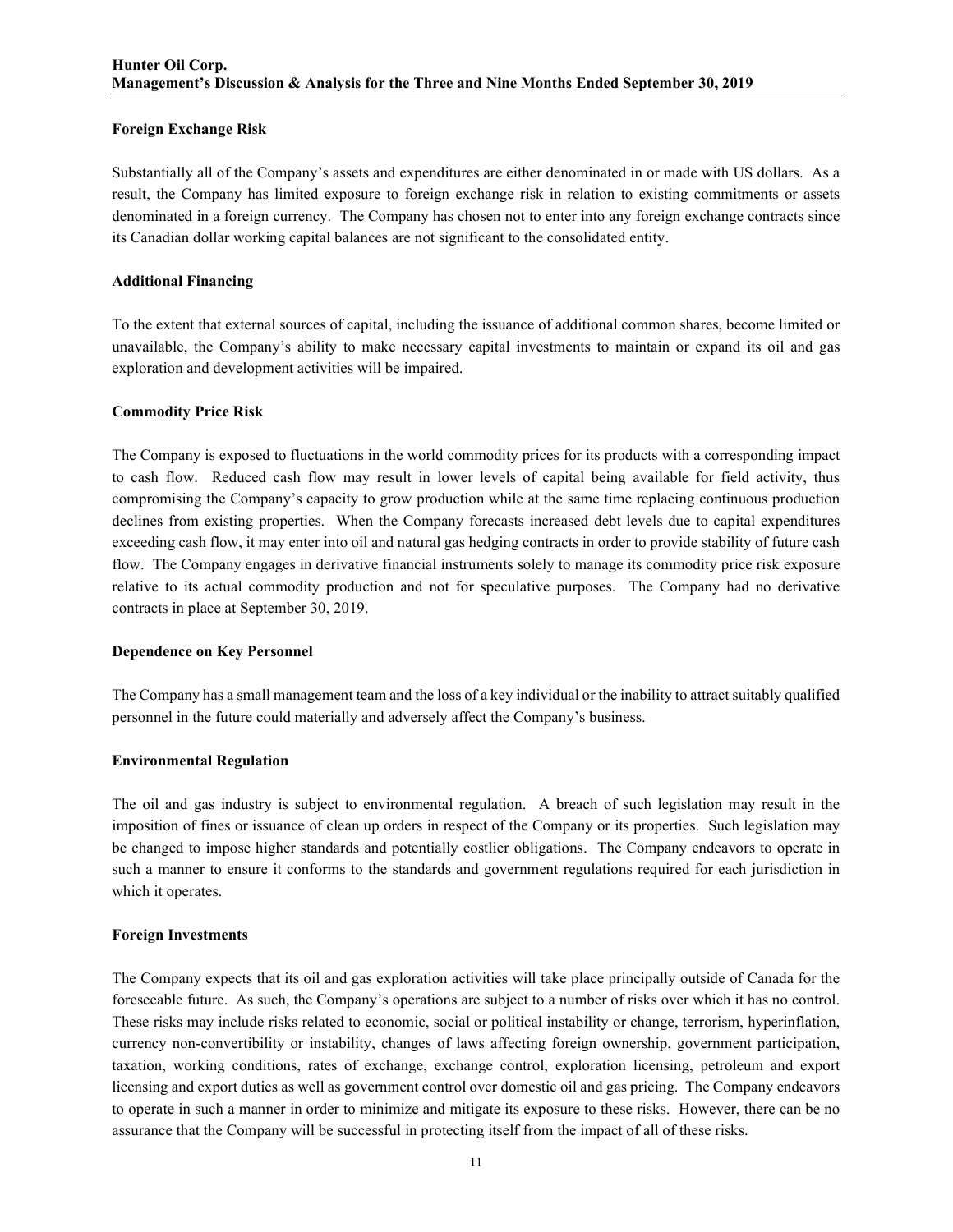#### General Economic Conditions

There has been a high level of volatility in the world financial markets over the past few years. This volatility has caused investors to become less willing to provide debt or equity financing to most companies and in particular to junior resource companies. This will potentially make completing financings for the Company difficult in the foreseeable future.

#### Market Risks

The Company is subject to normal market risks including fluctuations in foreign exchange rates and interest rates. While the Company manages its operations in order to minimize exposure to these risks, the Company has not entered into any derivatives or contracts to hedge or otherwise mitigate this exposure.

#### Government Regulations

The Company's oil and gas concessions may be subject to various federal and local governmental regulations. Matters subject to regulation include discharge permits for drilling operations, drilling and abandonment bonds, reports concerning operations, the spacing of wells, and pooling of properties and taxation. From time to time, regulatory agencies have imposed price controls and limitations on production by restricting the rate of flow of oil and gas wells below actual production capacity in order to conserve supplies of oil and gas. The production, handling, storage, transportation and disposal of oil and gas, by-products thereof and other substances and materials produced or used in connection with oil and gas operations are also subject to regulation under federal and local laws and regulations relating primarily to the protection of human health and the environment. The Company incurs expenditures related to complying with these laws and for remediation of existing environmental contamination. The requirements imposed by such laws and regulations are frequently changed and subject to interpretation, and the Company is unable to predict the ultimate cost of compliance with these requirements or their effect on its operations.

#### OTHER MD&A INFORMATION NOT DISCLOSED ELSEWHERE

#### Disclosure of Share Capital

Authorized capital:

 25 million preference shares of no par value; Unlimited common shares of no par value.

Issued and outstanding at November 25<sup>th</sup>, 2019:

13,260,871 common shares.

As at November  $25<sup>th</sup>$ , 2019 the Company has no stock options outstanding.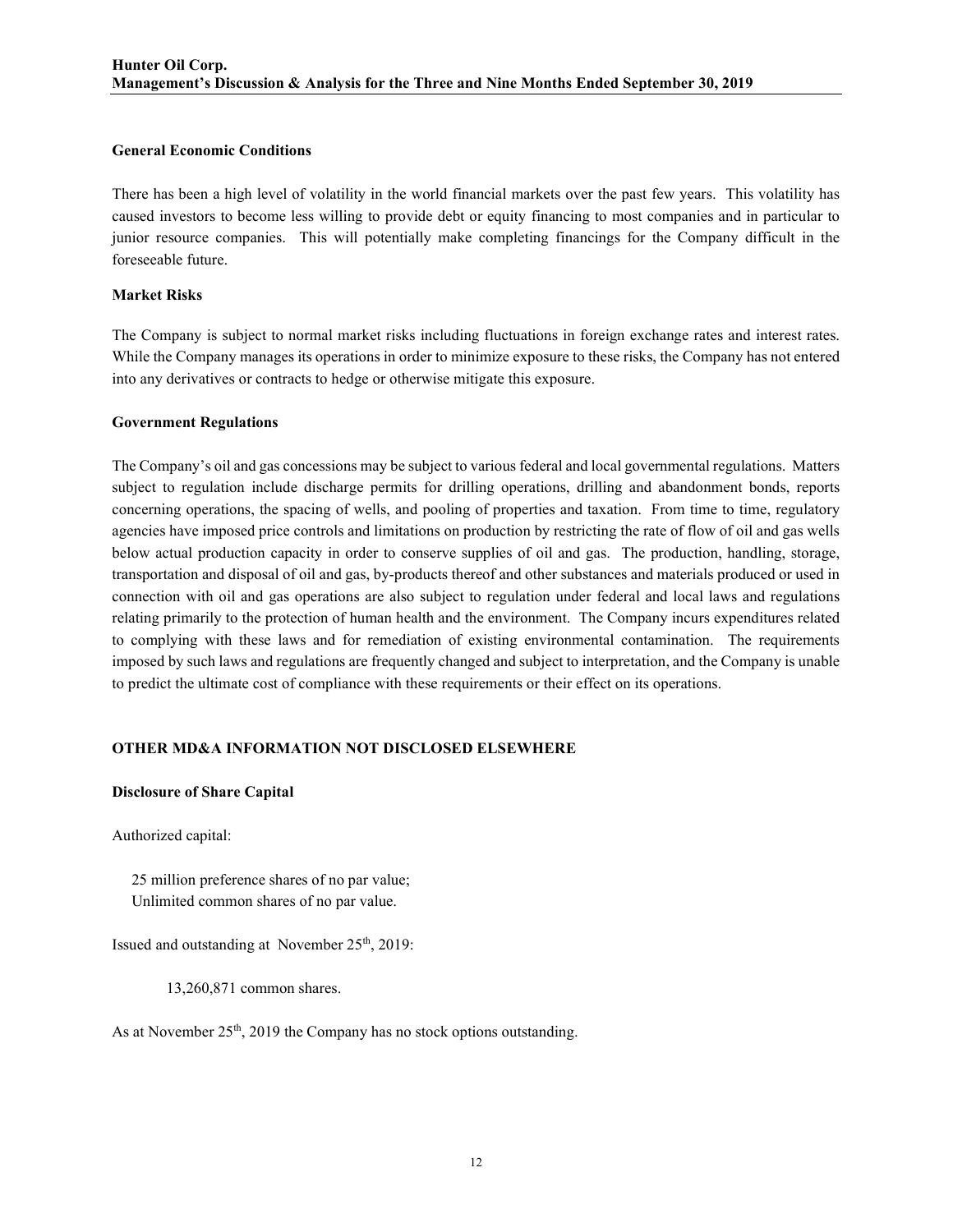#### Forward-Looking Statements

Certain statements contained in this Management's Discussion and Analysis and in certain documents incorporated by reference into this Management's Discussion and Analysis contain estimates and assumptions which management are required to make regarding future events and may constitute forward-looking statements within the meaning of applicable securities laws. Management's assessment of future operations, drilling and development plans and timing thereof, other capital expenditures and timing thereof, methods of financing capital expenditures and the ability to fund financial liabilities, expected commodity prices and the impact on the Company and the impact of the adoption of future changes in accounting standards may constitute forward-looking statements under applicable securities laws and necessarily involve risks including, without limitation, risks associated with oil and gas exploration, development, exploitation, the flexibility of capital funding plans and the source of funding therefore; production, marketing and transportation, loss of markets, volatility of commodity prices, the effect of the Company's risk management program, including the impact of derivative financial instruments; currency fluctuations, imprecision of reserve estimates, environmental risks, competition from other producers, inability to retain drilling rigs and other services, incorrect assessment of the value of acquisitions, failure to realize the anticipated benefits of acquisitions, the inability to fully realize the benefits of the acquisitions, delays resulting from or inability to obtain required regulatory approvals and ability to access sufficient capital from internal and external sources.

All statements other than statements of historical fact may be forward-looking statements. Forward-looking statements are often, but not always, identified by the use of words such as "seek", "anticipate", "plan", "continue", "estimate", "expect", "may", "will", "project", "predict", "potential", "targeting", "intend", "could", "might", "should", "believe" and similar other expressions. These statements involve known and unknown risks, uncertainties and other factors that may cause actual results or events to differ materially from those anticipated in such forwardlooking statements. The Company believes that the expectations reflected in these forward-looking statements are reasonable but no assurance can be given that these expectations will prove to be correct and such forward-looking statements included in, or incorporated by reference into, this MD&A should not be unduly relied upon. These statements speak only as of the date of this MD&A as the case may be. The Company does not intend, and does not assume an obligation, to update these forward-looking statements, except as required by securities law.

In particular, this MD&A and the documents incorporated by reference include, but are not limited to, forward-looking statements pertaining to the following:

- the quantity of reserves and contingent resources;
- crude oil operations and production levels;
- capital expenditure programs, including drilling programs, asset retirement and abandonment activities and pipeline construction projects, and the timing and method of financing thereof;
- projections of market prices and costs;
- supply, demand and pricing for crude oil;
- expectations regarding the Company's ability to raise capital and to continually add to reserves through acquisitions and development
- drilling inventory, drilling plans and timing of drilling, re-completion and tie-in of wells;
- plans for production facilities construction and completion and the timing and method of funding thereof;
- productive capacity of wells, anticipated or expected production rates and anticipated dates of commencement of production;
- drilling, completion and facilities costs;
- results of various projects of the Company;
- timing of receipt of regulatory approvals;
- timing and effect of production increases and the related effect and timing on operating costs per BOE;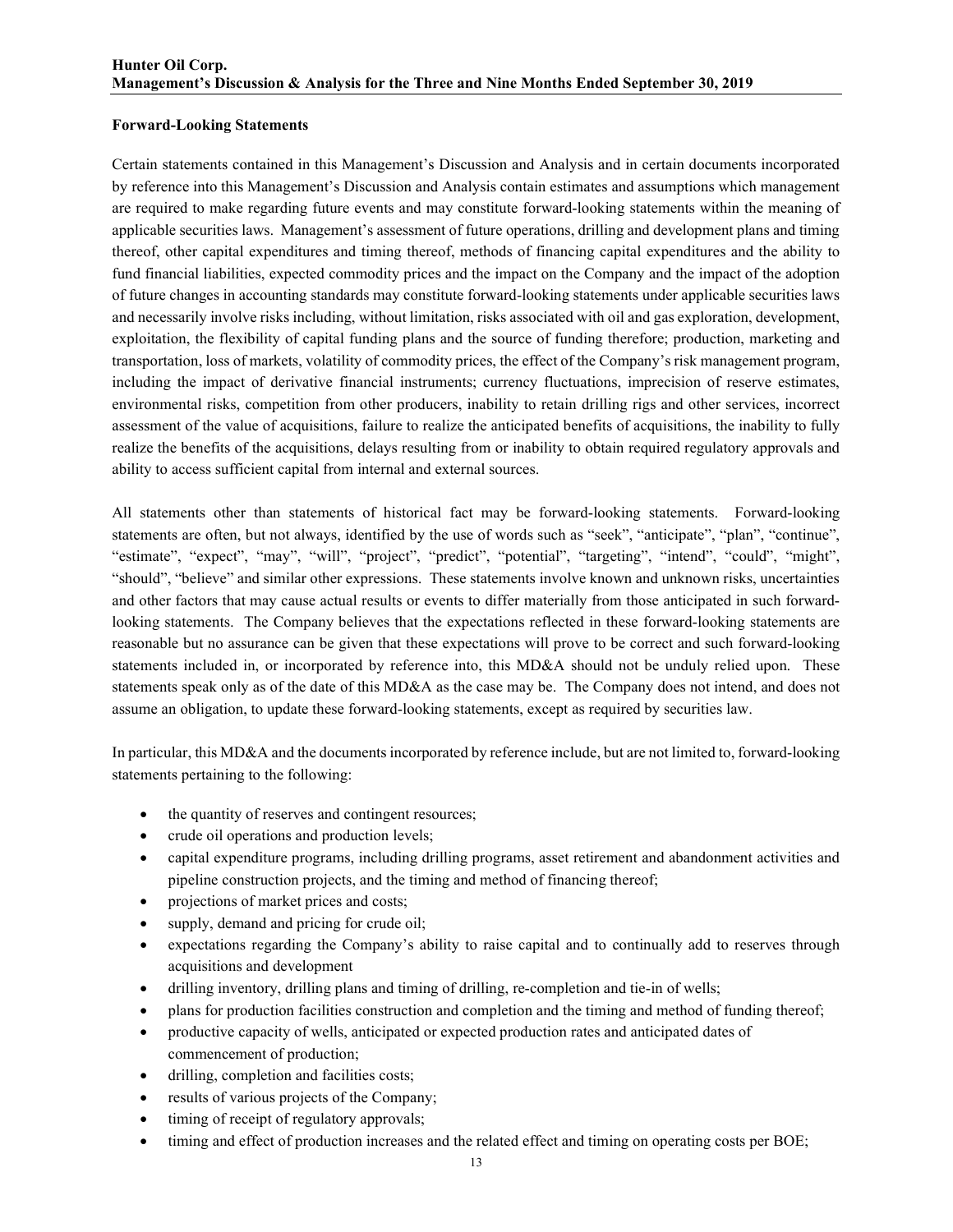- ability to lower cost structure in certain projects of the Company;
- growth expectations within the Company;
- timing of development of undeveloped reserves;
- the tax horizon and tax related implications of the Company;
- supply and demand for oil;
- the performance and characteristics of the Company's oil and natural gas properties;
- the Company's acquisition strategy, the criteria to be considered in connection therewith and the benefits to be derived therefrom;
- the impact of federal and state governmental regulation on the Company, either directly or relative to other oil and gas issuers of similar size;
- realization of the anticipated benefits of acquisitions and dispositions;
- weighting of production between different commodities;
- expected levels of royalty rates, production and workover costs, office field expenses, general and administrative costs, costs of services and other costs and expenses
- benefits or costs related to settlement of financial instruments; and
- treatment under government regulation and taxation, including hydrocarbon taxation regimes

This forward-looking information is based on a number of assumptions and factors, including, but not limited to, the following:

- assumptions set out herein and in the Company's most recently filed Form 51-101F1 oil and gas report;
- stability in the credit markets and continued willingness of lenders to lend capital to issuers such as the Company;
- continuing availability of funds for capital expenditures through internally generated cash and/or equity raises and debt raises;
- stability of political and fiscal regimes in the countries in which the Company operates;
- ability of the Company to hold mineral leases and projects in which it has interests and to find suitable industry partners to assume or share capital expenditure requirements necessary to keep various of the Company's projects in good standing, if and as needed;
- stable future costs;
- availability of equipment and personnel when required for operations;
- future strong demand for oil;
- that the Company will not experience unforeseen delays, unexpected geological, environmental or other natural occurrences, equipment failures, permitting delays or delays in procurement of required equipment or personnel;
- that the Company will not experience labor or contract disputes;
- that the Company's financial condition and development plans and those of its co-venturers will not substantially change;
- the assumptions underlying reserve estimates;
- that indications of early results are reasonably accurate predictors of the prospectiveness of the hydrocarbon bearing strata;
- that environmental and other regulations affecting the Company will not substantially change and that required regulatory approvals will be available when required;
- that expected production from future wells can be achieved as modeled and that declines will match the modeling;
- that rates of return as modeled can be achieved;
- that reserve recoveries are consistent with management's expectations;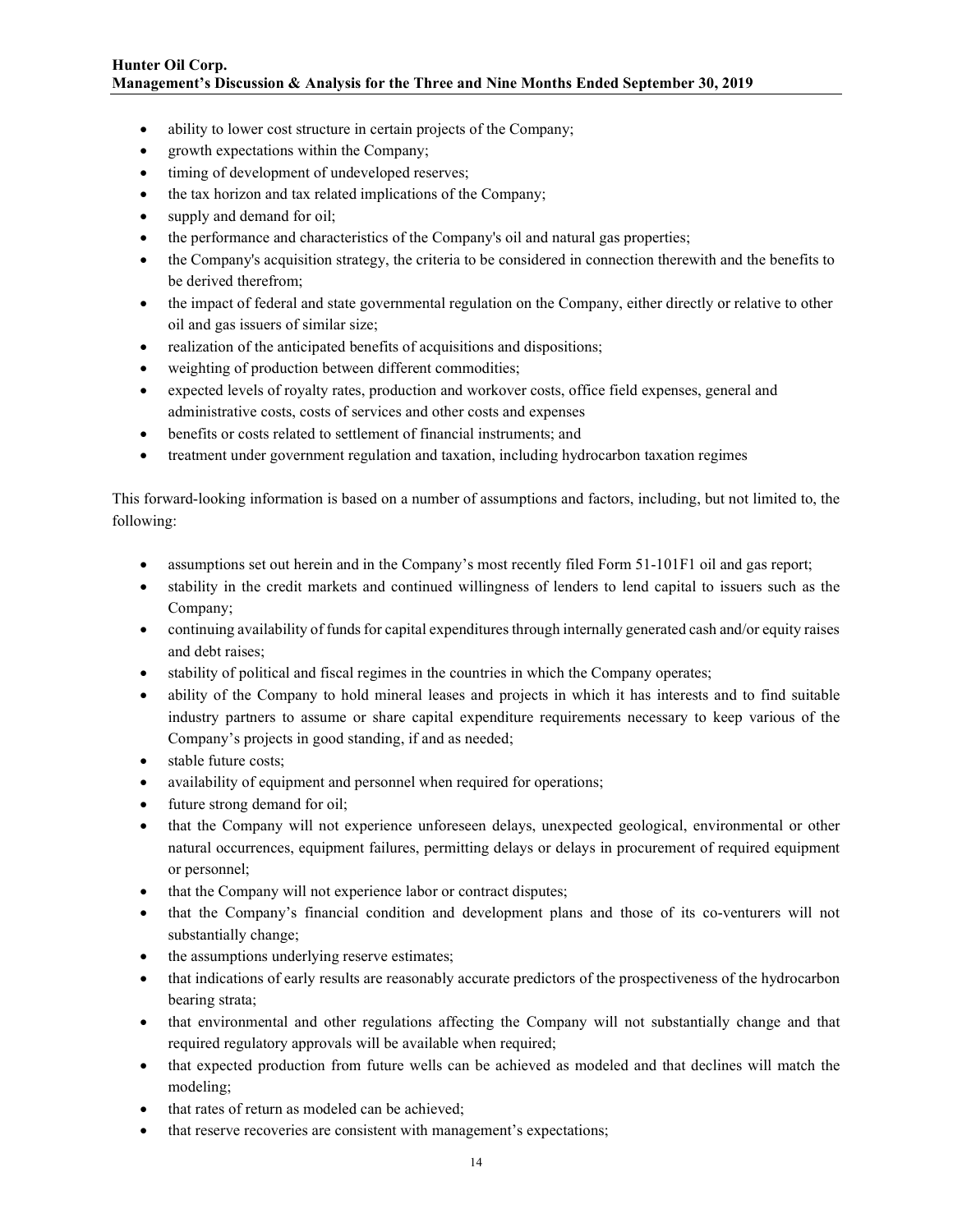- that additional wells are actually drilled and completed;
- expectations and assumptions regarding future growth, results of operations, production, future capital and other expenditures (including the amounts, nature and sources of funding thereof);
- plans for, and results of, drilling activities; and
- assumptions regarding business prospects and opportunities.

Although the Company believes that the expectations reflected in the forward-looking statements are reasonable, there can be no assurance that such expectations will prove to be correct. The Company cannot guarantee future results, levels of activity, performance or achievements. Moreover, neither the Company nor any other person assumes responsibility for the outcome of the forward-looking statements. Many of the risks and other factors are beyond the Company's control, which could cause actual results to differ materially from those anticipated in these forwardlooking statements as a result of risk factors as set forth, but not limited to, those below and elsewhere in this MD&A:

- volatility in market prices for oil;
- liabilities and risks inherent in oil operations;
- uncertainties associated with estimating reserves;
- competition for capital, acquisitions of reserves, undeveloped lands and skilled personnel;
- incorrect assessments of the value of acquisitions;
- incorrect assessments of the recoverability of asset costs and investments;
- geological, technical, drilling and processing problems; and
- governmental, regulatory and taxation regimes.